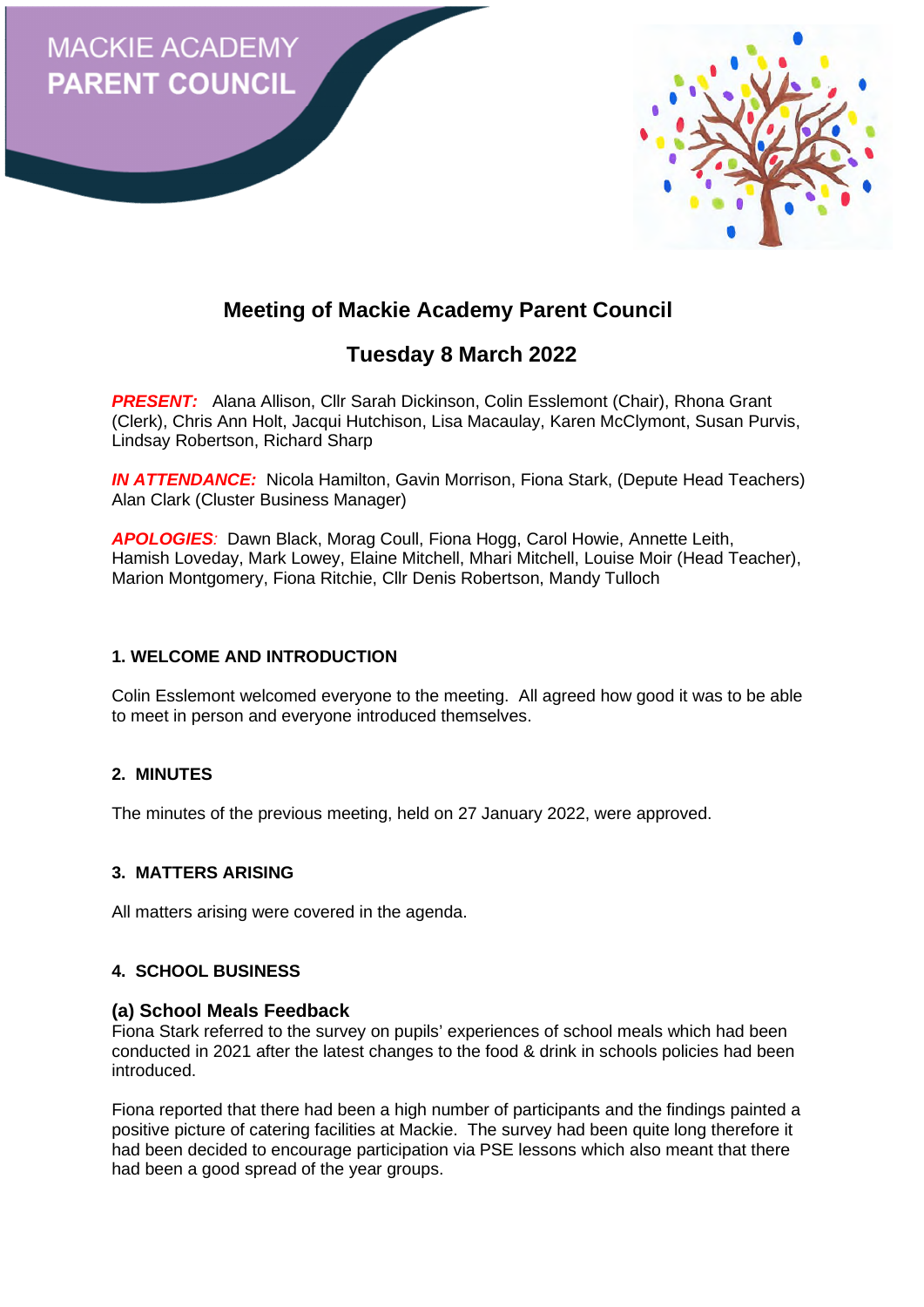Fiona shared the details of the findings and highlighted the salient points. For instance, it had emerged that a large number of students skipped breakfast before school which is quite concerning. Accordingly, the Health & Wellbeing Impact Team have met to discuss how best to address this, and one possibility being considered is the reintroduction of Tutor Time in some format. If it takes place at the start of the school day it would mean that staff could monitor students' wellbeing including whether or not they have had breakfast.

Jacqui Hutchison pointed out that it would be interesting to learn the reasons why pupils have not eaten breakfast. Fiona said that once they have been able to put measures in place to gather that information they can begin to collate some stats. If the reason is financial, it is important to inform parents that eligibility for free school meals includes a sum allocated for breakfast and it will be ensured that parents are made aware that a sum is added to the young person's card for this purpose. The school had paid for this for the first year when it was introduced and it is now covered by the Authority. Fiona advised that 100+ pupils are eligible for free school meals.

Nicola Hamilton said she was aware that a number of students seem to have energy or fizzy drinks for breakfast, rather than have something to eat. Colin indicated that some students have breakfast at home, but visit the canteen for a drink; and it could be cultural; like adults getting coffee en route to work.

Fiona reported that the catering staff came out exceptionally well, not surprisingly. They know the young people well and have a nurturing attitude towards them, feeding back any concerns they might have. It will be ensured that the findings are shared with the catering staff.

#### (b) **SQA Update**

Nicola delivered a detailed presentation on the latest SQA update. She advised that scenario 2 has been adopted meaning that exams will be convened and no additional assessments will be required for the purpose of determining grades. Staff have gone above and beyond the necessary when gathering evidence, in case scenario 3 was invoked.

Nicola emphasised that estimate grades have always existed and that has not changed. There will be no inferred grades and estimates will not be based solely on the assessment window. Conversations with learners will be ongoing in relation to their progress throughout the course. Estimates grades will be used in the event of exceptional circumstances and for the appeals process.

The exam calendar runs from 26 April to 1 June and during that time, appropriate measures will be put in place, including other pupils being asked to be considerate of those sitting exams. Senior pupils will be advised of the details of study leave and the arrangements for when they are in school. All information will be posted on the school's website and shared via an assembly.

It was noted that the assessment window had been useful in preparing students for exams by sitting assessments under exam conditions. It was agreed that everyone is adjusting to the new normality, and it is not only young people who have been affected.

Colin asked about the future of the SQA and Nicola pointed out that the revamp of the SQA is ongoing but decisions relating to qualifications and whether there are exams or continuous assessment in future will be political in nature.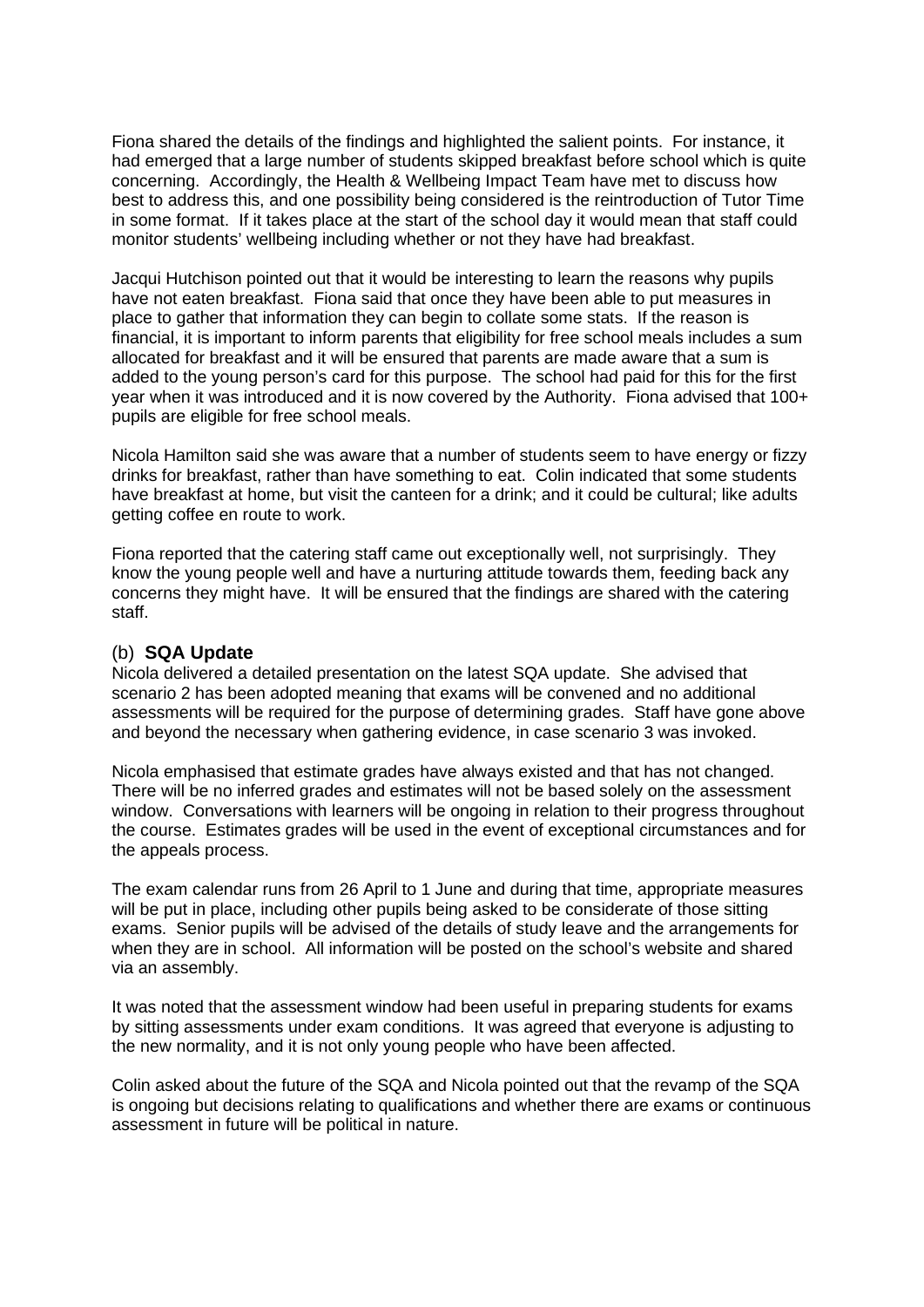Jacqui indicated that there are arguments for and against exams, and Higher Education is looking at the subject too, including issues such as weighting. Nicola said that a lot of pupils like the "security" of an exam. Colin pointed out that there are pupils who find exams challenging but Fiona advised that nowadays a wealth of tailored support is available to students from S1 onwards; for instance, transcribing, extra time allowed, and digital papers. Lisa Macaulay asked if it is known whether the students who missed out on exams had been adversely affected. Fiona advised that stats show that more young people went on to further and higher education and she was not aware of anyone who was disadvantaged in terms of missing out on their preferred destination.

Fiona underlined that as far as Mackie is concerned the difference between estimate and actual grades is negligible demonstrating the integrity of the tracking and monitoring system, as well as the efforts of the teaching staff. Richard Sharp asked if the new scenario is quite close to how it used to be. Nicola confirmed that it is. Also, teachers had borne in mind the requirements of scenario 3, just in case, and so they had gathered more evidence than was currently required.

Richard recommended that exam conditions are emphasised to students, such as arriving on time. Nicola agreed and said it would be done in a supportive manner. Gavin Morrison stressed that the SQA is an entity separate from the school. The SQA runs exams and the school hosts them. Conditions for exams are uniform all over Scotland and there is little wiggle-room for any deviation.

Jacqui asked if feedback will be sought from students. Nicola confirmed that it will but explained it is a question of timing. Informal feedback is ongoing but once the SQA booklets are received the feedback will be shared more formally then. Nicola advised that S4 students had grasped the exam conditions more easily but obviously it was an entirely new experience for them. Lindsay Robertson pointed out that everyone has been affected by lockdown restrictions beginning to lift and becoming used to returning to some form of normality, and it will be no different for young people.

## **(c) Options and Timetabling Update**

Gavin Morrison provided an overview of the timetabling process. He explained that students at Mackie are offered free choice and highlighted the logistics of accommodating everyone's choices, if at all possible. Gavin reported that the options process had just been completed. S2 students moving into S3 choose 9 subjects and S3 into S4 etc choose up to 5 subjects plus core subjects. Information meetings were held, all relevant information was available online and then the student completed an option form.

Last year this had been done electronically and it had worked so well that it had been repeated this year. It was underlined that the total of choices made amounts to around 4000. The next step is to input all the information into the computer and the aim is to give as many pupils as possible all their chosen subjects but sometimes it is necessary to ask a student to change a choice, once the columns are drawn up. When a workable combination is achieved the information is then fed into SEEMIS to develop the building blocks of periods; ready for the timetable change in June.

Also to be factored in are courses at NESCOL and Dundee & Angus College, as well as Foundation Apprenticeships. The subjects offered at Mackie usually stay quite stable but new courses can be introduced; for example this year there are the additional options of Higher Psychology and National 5 Food Technology.

Nicola emphasised that free choice is not offered at all schools but it is a worthwhile undertaking. Gavin agreed. He offered to go further into the mechanics of timetabling at a later date, if it would be of interest to members.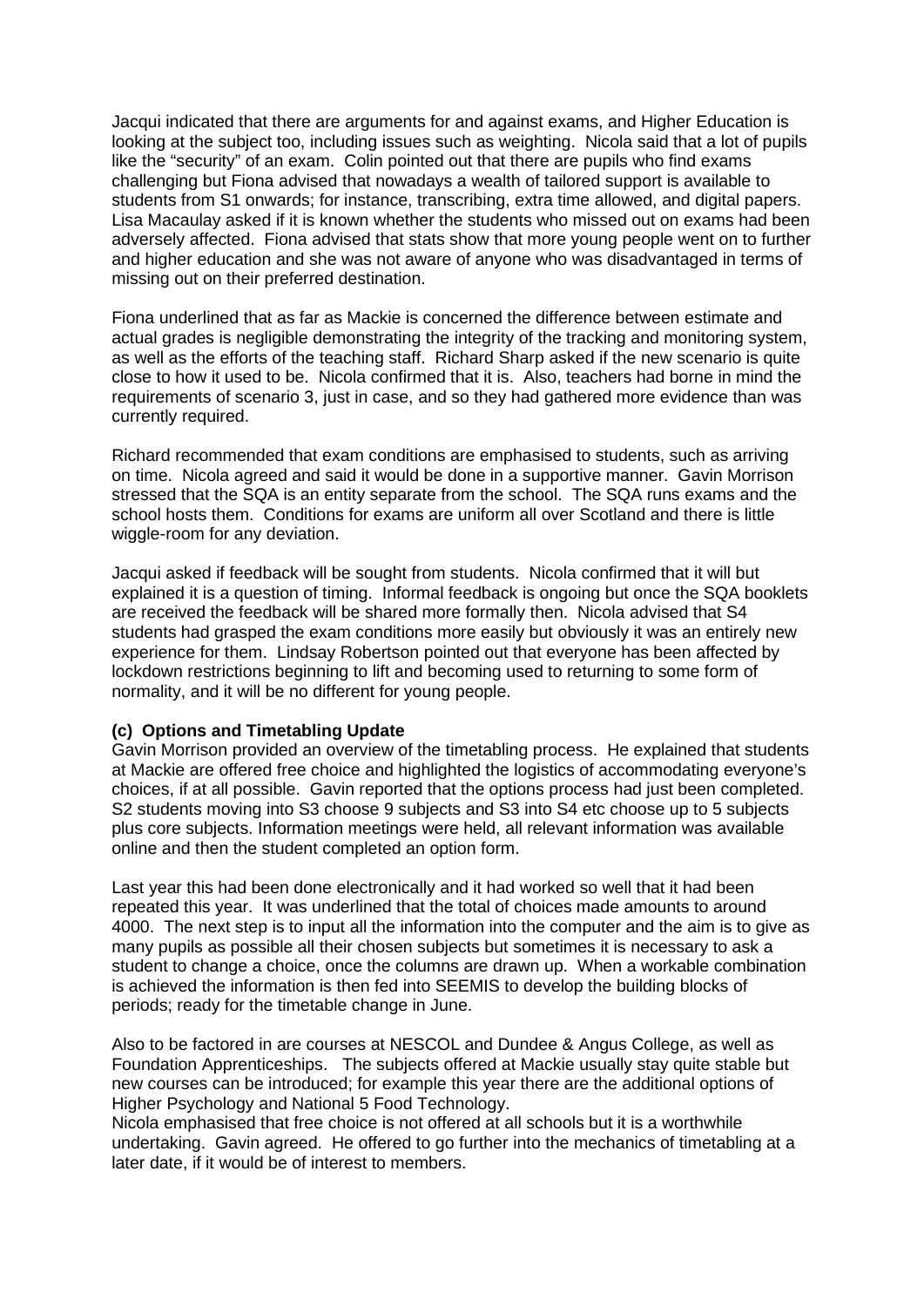# **6. BANCHORY STONEHAVEN ATHLETICS – FACILITIES AT MACKIE**

Colin reported that Banchory Stonehaven Athletics Club had made contact because they want to refresh the areas they use at the rear of the field, but they had been unable to progress this. Alan Clark advised that he had only recently been made aware of the situation and had sight of the email trail so he could understand the club's frustration. Alan said he had discussed the proposals with Louise Moir, which the school is supportive of, and he was hopeful that progress could now be made. Alan emphasised that the process has to follow the appropriate Aberdeenshire procedures; including involving the landscaping team and using approved contractors. All the relevant information had been provided to the club and they were awaiting quotations.

# **7. PROPOSED DUNNOTTAR AND CARRONHILL SCHOOLS DEVELOPMENT**

Colin said he was aware that there were mixed opinions about the new school being sited at Mackie including how the outdoor space would be affected but, if the Mackie site is chosen, he was keen to see that it is ensured that any sports facilities which are developed on the site are multi-use. He reminded attendees that funding is available for the development of sporting facilities. Nicola emphasised the importance of consulting pupils for their thoughts. Chris Ann Holt said that it is important also to ensure that facilities are accessible for Carronhill pupils too, in the event that the Mackie site becomes the chosen option.

Cllr Dickinson advised that a meeting with representatives from Dunnottar school had been held recently but the meeting at Carronhill had been unavoidably delayed. Cllr Dickinson emphasised that engagement is ongoing and the location of the new school has not been decided or presumed. Future proofing has also to be taken into consideration in deciding the best location of the new school and indeed every aspect has to be considered very carefully. A new school is much needed but the process has to be followed and it is still at an early stage.

Colin pointed out that it is a positive factor that lots of conversations are now taking place. Cllr Dickinson agreed and encouraged everyone to contribute and participate as and when an opportunity presents itself. Cllr Dickinson stressed that the Estates Team have a wealth of experience in developing new schools as evidenced by those most recently completed.

## **8. AOB**

Nicola reported that donations in kind for Ukraine had been received in school and these had been forwarded on but logistics such as transportation made it problematic for the school to continue to do so. It had therefore been decided to advise students and parents of local initiatives which had the relevant resources/facilities/infrastructure where they could direct future donations should they so wish. It was agreed that this course of action made sense.

## **9. DATE OF NEXT MEETING**

The next meeting will be held on 28 April 2022. This is a change of date since the previously agreed date now clashes with the Senior Prom.